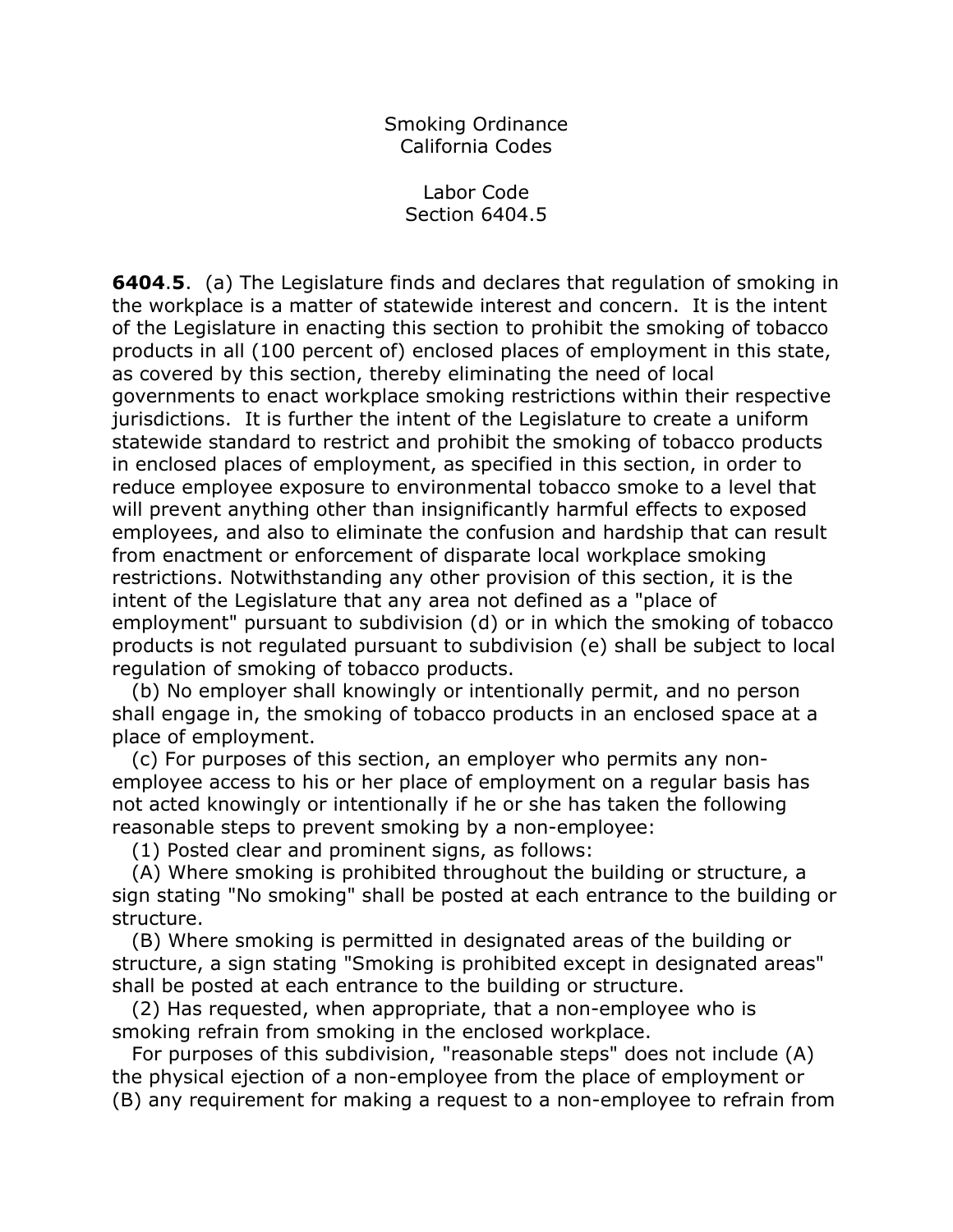smoking, under circumstances involving a risk of physical harm to the employer or any employee.

(d) For purposes of this section, "place of employment" does not include any of the following:

(1) Sixty-five percent of the guest room accommodations in a hotel, motel, or similar transient lodging establishment.

(2) Areas of the lobby in a hotel, motel, or other similar transient lodging establishment designated for smoking by the establishment. An establishment may permit smoking in a designated lobby area that does not exceed 25 percent of the total floor area of the lobby or, if the total area of the lobby is 2,000 square feet or less, that does not exceed 50 percent of the total floor area of the lobby. For purposes of this paragraph, "lobby" means the common public area of an establishment in which registration and other similar or related transactions, or both, are conducted and in which the establishment's guests and members of the public typically congregate.

(3) Meeting and banquet rooms in a hotel, motel, other transient lodging establishment similar to a hotel or motel, restaurant, or public convention center, except while food or beverage functions are taking place, including setup, service, and cleanup activities, or when the room is being used for exhibit purposes. At times when smoking is not permitted in a meeting or banquet room pursuant to this paragraph, the establishment may permit smoking in corridors and prefunction areas adjacent to and serving the meeting or banquet room if no employee is stationed in that corridor or area on other than a passing basis.

(4) Retail or wholesale tobacco shops and private smokers' lounges. For purposes of this paragraph:

(A) "Private smokers' lounge" means any enclosed area in or attached to a retail or wholesale tobacco shop that is dedicated to the use of tobacco products, including, but not limited to, cigars and pipes.

(B) "Retail or wholesale tobacco shop" means any business establishment the main purpose of which is the sale of tobacco products, including, but not limited to, cigars, pipe tobacco, and smoking accessories.

(5) Cabs of motortrucks, as defined in Section 410 of the Vehicle Code, or truck tractors, as defined in Section 655 of the Vehicle Code, if no nonsmoking employees are present.

(6) Warehouse facilities. For purposes of this paragraph, "warehouse facility" means a warehouse facility with more than 100,000 square feet of total floor space, and 20 or fewer full-time employees working at the facility, but does not include any area within a facility that is utilized as office space.

(7) Gaming clubs, in which smoking is permitted by subdivision

(f). For purposes of this paragraph, "gaming club" means any gaming club, as defined in Section 19802 of the Business and Professions Code, or bingo facility, as defined in Section 326.5 of the Penal Code, that restricts access to minors under 18 years of age.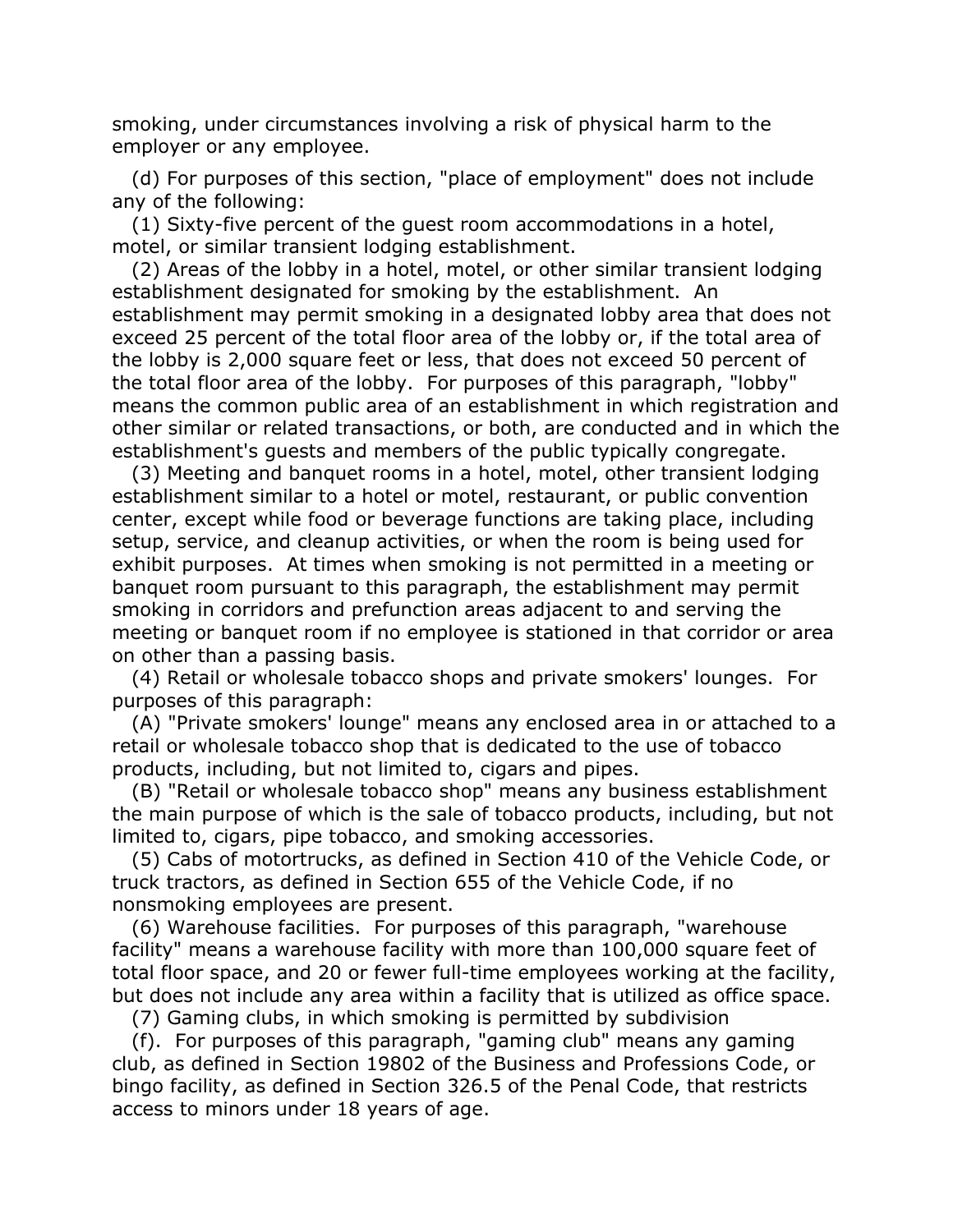(8) Bars and taverns, in which smoking is permitted by subdivision

(f). For purposes of this paragraph, "bar" or "tavern" means a facility primarily devoted to the serving of alcoholic beverages for consumption by guests on the premises, in which the serving of food is incidental. "Bar or tavern" includes those facilities located within a hotel, motel, or other similar transient occupancy establishment. However, when located within a building in conjunction with another use, including a restaurant, "bar" or "tavern" includes only those areas used primarily for the sale and service of alcoholic beverages. "Bar" or "tavern" does not include the dining areas of a restaurant, regardless of whether alcoholic beverages are served therein.

(9) Theatrical production sites, if smoking is an integral part of the story in the theatrical production.

(10) Medical research or treatment sites, if smoking is integral to the research and treatment being conducted.

(11) Private residences, except for private residences licensed as family day care homes, during the hours of operation as family day care homes and in those areas where children are present.

(12) Patient smoking areas in long-term health care facilities, as defined in Section 1418 of the Health and Safety Code.

(13) Breakrooms designated by employers for smoking, provided that all of the following conditions are met:

(A) Air from the smoking room shall be exhausted directly to the outside by an exhaust fan. Air from the smoking room shall not be recirculated to other parts of the building.

(B) The employer shall comply with any ventilation standard or other standard utilizing appropriate technology, including, but not limited to, mechanical, electronic, and biotechnical systems, adopted by the Occupational Safety and Health Standards Board or the federal Environmental Protection Agency. If both adopt inconsistent standards, the ventilation standards of the Occupational Safety and Health Standards Board shall be no less stringent than the standards adopted by the federal Environmental Protection Agency.

(C) The smoking room shall be located in a nonwork area where no one, as part of his or her work responsibilities, is required to enter. For purposes of this paragraph, "work responsibilities" does not include any custodial or maintenance work carried out in the breakroom when it is unoccupied.

(D) There are sufficient nonsmoking breakrooms to accommodate nonsmokers.

(14) Employers with a total of five or fewer employees, either full-time or part-time, may permit smoking where all of the following conditions are met:

(A) The smoking area is not accessible to minors.

(B) All employees who enter the smoking area consent to permit smoking. No one, as part of his or her work responsibilities, shall be required to work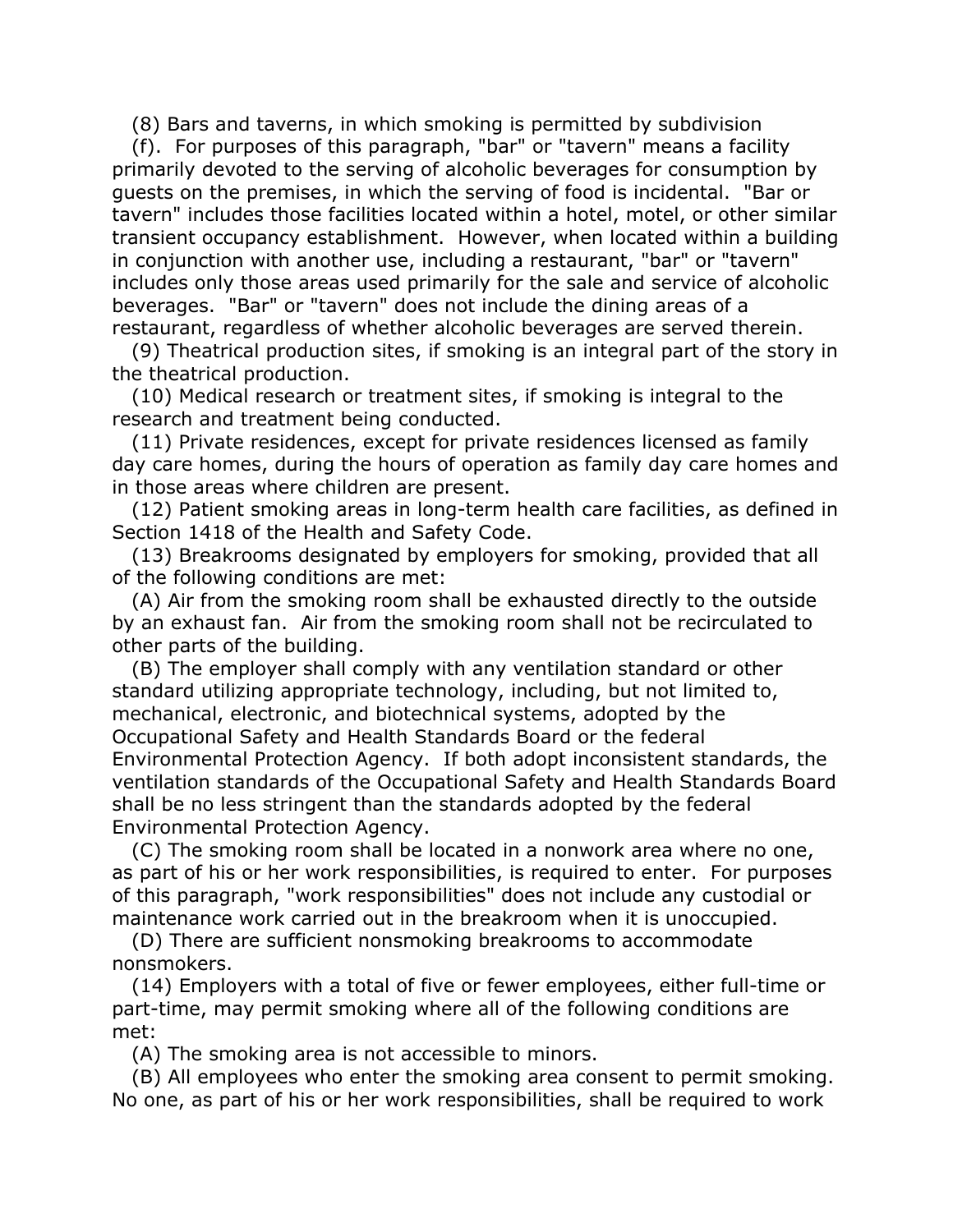in an area where smoking is permitted. An employer who is determined by the division to have used coercion to obtain consent or who has required an employee to work in the smoking area shall be subject to the penalty provisions of Section 6427.

(C) Air from the smoking area shall be exhausted directly to the outside by an exhaust fan. Air from the smoking area shall not be recirculated to other parts of the building.

(D) The employer shall comply with any ventilation standard or other standard utilizing appropriate technology, including, but not limited to, mechanical, electronic, and biotechnical systems, adopted by the Occupational Safety and Health Standards Board or the federal Environmental Protection Agency. If both adopt inconsistent standards, the ventilation standards of the Occupational Safety and Health Standards Board shall be no less stringent than the standards adopted by the federal Environmental Protection Agency.

 This paragraph shall not be construed to (i) supersede or render inapplicable any condition or limitation on smoking areas made applicable to specific types of business establishments by any other paragraph of this subdivision or (ii) apply in lieu of any otherwise applicable paragraph of this subdivision that has become inoperative.

(E) Paragraphs (13) and (14) of subdivision (d) shall not be construed to require employers to provide reasonable accommodation to smokers, or to provide breakrooms for smokers or nonsmokers.

(f) (1) Except as otherwise provided in this subdivision, smoking may be permitted in gaming clubs, as defined in paragraph (7) of subdivision (d), and in bars and taverns, as defined in paragraph (8) of subdivision (d), until the earlier of the following:

(A) January 1, 1998.

(B) The date of adoption of a regulation (i) by the Occupational Safety and Health Standards Board reducing the permissible employee exposure level to environmental tobacco smoke to a level that will prevent anything other than insignificantly harmful effects to exposed employees or (ii) by the federal Environmental Protection Agency establishing a standard for reduction of permissible exposure to environmental tobacco smoke to an exposure level that will prevent anything other than insignificantly harmful effects to exposed persons.

(2) If a regulation specified in subparagraph (B) of paragraph (1) is adopted on or before January 1, 1998, smoking may thereafter be permitted in gaming clubs and in bars and taverns, subject to full compliance with, or conformity to, the standard in the regulation within two years following the date of adoption of the regulation. An employer failing to achieve compliance with, or conformity to, the regulation within this two-year period shall prohibit smoking in the gaming club, bar, or tavern until compliance or conformity is achieved. If the Occupational Safety and Health Standards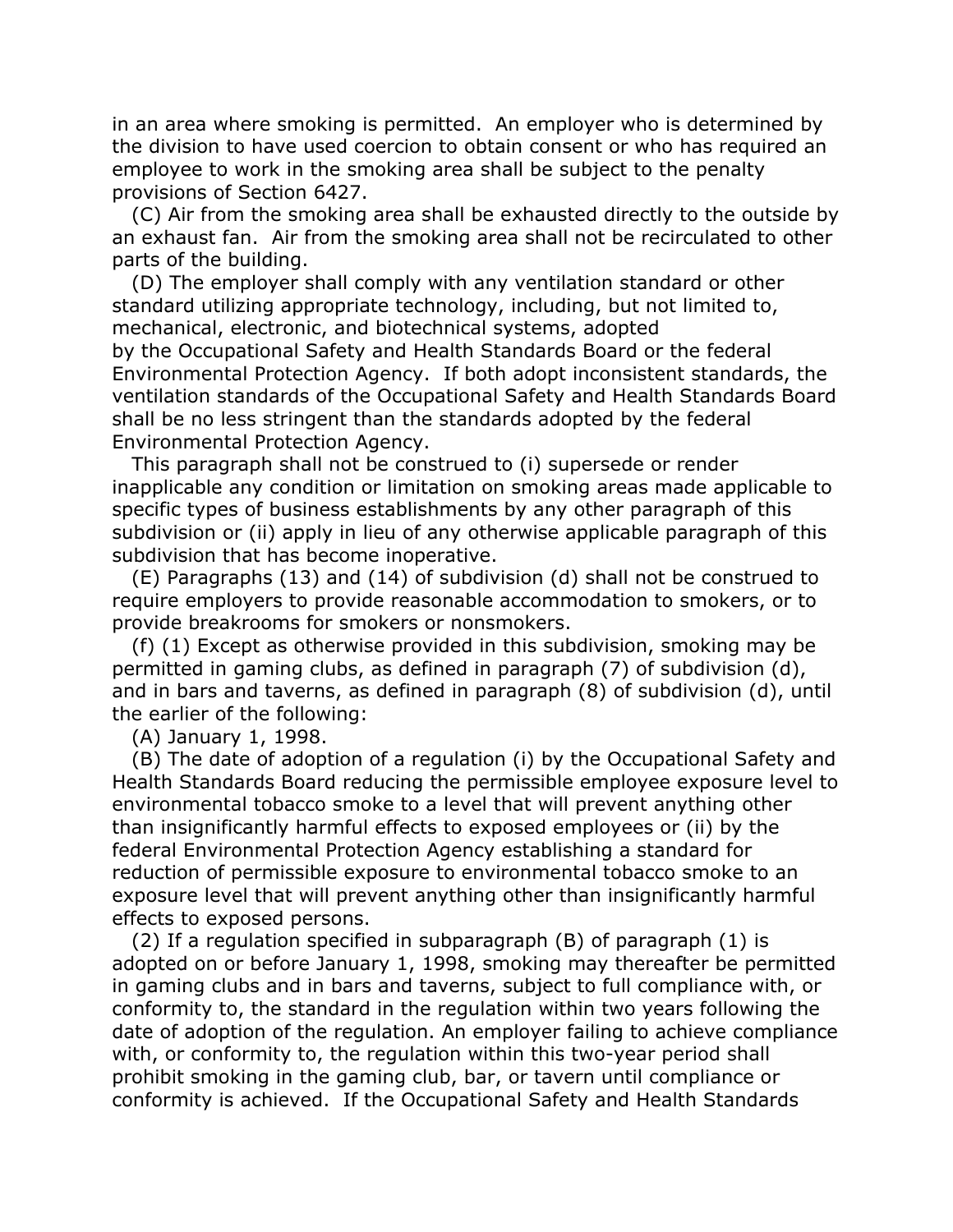Board and the federal Environmental Protection Agency both adopt regulations specified in subparagraph (B) of paragraph (1) that are inconsistent, the regulations of the Occupational Safety Standards Board shall be no less stringent than the regulations of the federal Environmental Protection Agency.

(3) If a regulation specified in subparagraph (B) of paragraph (1) is not adopted on or before January 1, 1998, the exemptions specified in paragraphs (7) and (8) of subdivision (d) shall be inoperative on and after January 1, 1998, until a regulation is adopted. Upon adoption of such a regulation on or after January 1, 1998, smoking may thereafter be permitted in gaming clubs and in bars and taverns, subject to full compliance with, or conformity to, the standard in the regulation within two years following the date of adoption of the regulation. An employer failing to achieve compliance with, or conformity to, the regulation within this two-year period shall prohibit smoking in the gaming club, bar, or tavern until compliance or conformity is achieved. If the Occupational Safety and Health Standards Board and the federal Environmental Protection Agency both adopt regulations specified in subparagraph (B) of paragraph (1) that are inconsistent, the regulations of the Occupational Safety and Health Standards Board shall be no less stringent than the regulations of the federal Environmental Protection Agency.

(4) From January 1, 1997, to December 31, 1997, inclusive, smoking may be permitted in gaming clubs, as defined in paragraph (7) of subdivision (d), and in bars and taverns, as defined in paragraph (8) of subdivision (d), subject to both of the following conditions:

(A) If practicable, the gaming club or bar or tavern shall establish a designated nonsmoking area.

(B) If feasible, no employee shall be required, in the performance of ordinary work responsibilities, to enter any area in which smoking is permitted.

(g) The smoking prohibition set forth in this section shall constitute a uniform statewide standard for regulating the smoking of tobacco products in enclosed places of employment and shall supersede and render unnecessary the local enactment or enforcement of local ordinances regulating the smoking of tobacco products in enclosed places of employment. Insofar as the smoking prohibition set forth in this section is applicable to all (100 percent of) places of employment within this state and, therefore, provides the maximum degree of coverage, the practical effect of this section is to eliminate the need of local governments to enact enclosed workplace smoking restrictions within their respective jurisdictions.

(h) Nothing in this section shall prohibit an employer from prohibiting smoking in an enclosed place of employment for any reason.

(i) The enactment of local regulation of smoking of tobacco products in enclosed places of employment by local governments shall be suspended